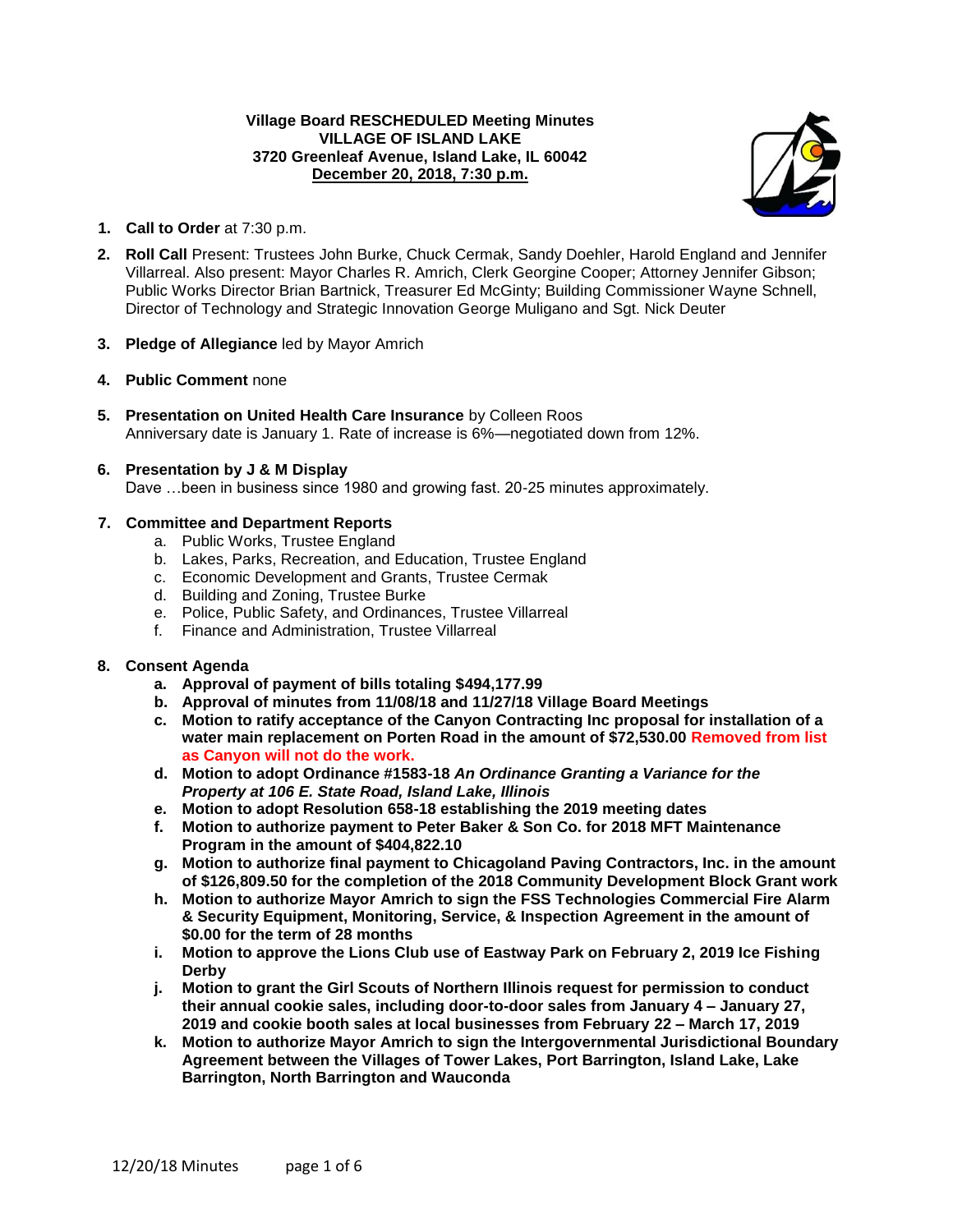Discussion: Trustee Burke: What happened on Porten water main project? Public Works Director Brian Bartnick: The contractor can't do it.

Motion to approve the Consent Agenda items a-b and d-k by Trustee Villarreal, Second by Trustee Cermak Ayes: Trustees Burke, Cermak, Doehler, England and Villarreal; Nays: none. Motion carried.

## **OLD BUSINESS**

**9. Motion to adopt the 2018** *Village of Island Lake Personnel Rules and Regulations Manual* Discussion: Trustee Burke: Seems like there is too much in it. Example of Cary and conflict there. Trustee Villarreal: Currently, we have employees working less than 40 hours a week who receive benefits. It's on seniority rather than accrual. We should have a percentage calculation for vacation benefit. Treasurer McGinty: DOL defines it as 32 hours. Seniority is easier than accrual.

Motion to adopt the 2018 Village of Island Lake Personnel Rules and Regulations Manual with the change on page to 32 hours or more per week by Trustee Villarreal, Second by Trustee England Ayes: Trustees Cermak, England and Villarreal; Nays: Trustees Burke and Doehler. Motion carried.

### **NEW BUSINESS**

**10. Motion to approve the Gold Shield Detective Agency Proposal for the Chief of Police Assessment Services in the amount of \$7,000**

Discussion: Jimmy Lee of Gold Shield: Village will need to provide job description, requirements, salary and benefit package; will develop assessment center (chiefs, deputy chiefs, commanders) with the Village Board; Gold Shield will receive applications and provide background checks. Have worked with Berwyn, Oswego, for example. We can help get a fair process. Trustee Cermak: If Interim Chief Palmer would be interested in the job, why would we spend the money for the search?

Trustee Doehler: How long from the time we accept the contract until we would have a new chief? Mr. Lee: Approximately 60 – 90 days; it depends on how quickly the process is set up.

Motion to postpone the Gold Shield Detective Agency Proposal for the Chief of Police Assessment Services in the amount of \$7,000 until the next meeting by Trustee Cermak, Second by Trustee Villarreal Ayes: Trustees Burke, Cermak, Doehler, England and Villarreal; Nays: none. Motion carried.

**Motion by Trustee Doehler, Second by Trustee Burke to switch the order of items 11 and 20** Ayes: Trustees Burke, Cermak, Doehler, England and Villarreal. Nays: none. Motion carried.

**11. [Switched with 20] Motion to 1) approve a new part-time position not to exceed 1560 hours in a year at \$15/hour to be known as** *Recreation Coordinator* **and eliminate the current part-time positions known as** *Club Coordinator* **and** *Events Coordinator***; 2) approve the proposed Job Description for this position; and 3) hire Kelli Anderson, the current Club Coordinator, to fill the Recreation Coordinator position.**

Discussion: Trustee Beeson: Asked if this is this a full-time position with vacation, holiday, sick time and IMRF; it was previously done by him for free, the by a coordinator for a small salary; people expected that 100% of money would be raised by donations; staff has increased in the Village but not population; would like the person to do it for a while before being hired in a full-time position; this appears to be a 180 flip from past philosophy ; put a part-time events position out there. Mayor Amrich: This would be a full-time position. Trustee Doehler: For a full-time position, we should advertise and take resumes; would not like to take money out of the taxpayer's pockets; we need to raise the money for the fireworks; her former criticism was poor record keeping and accountability and the way it was reported in the budget; would like to see a part-time position advertised before creating a full-time one.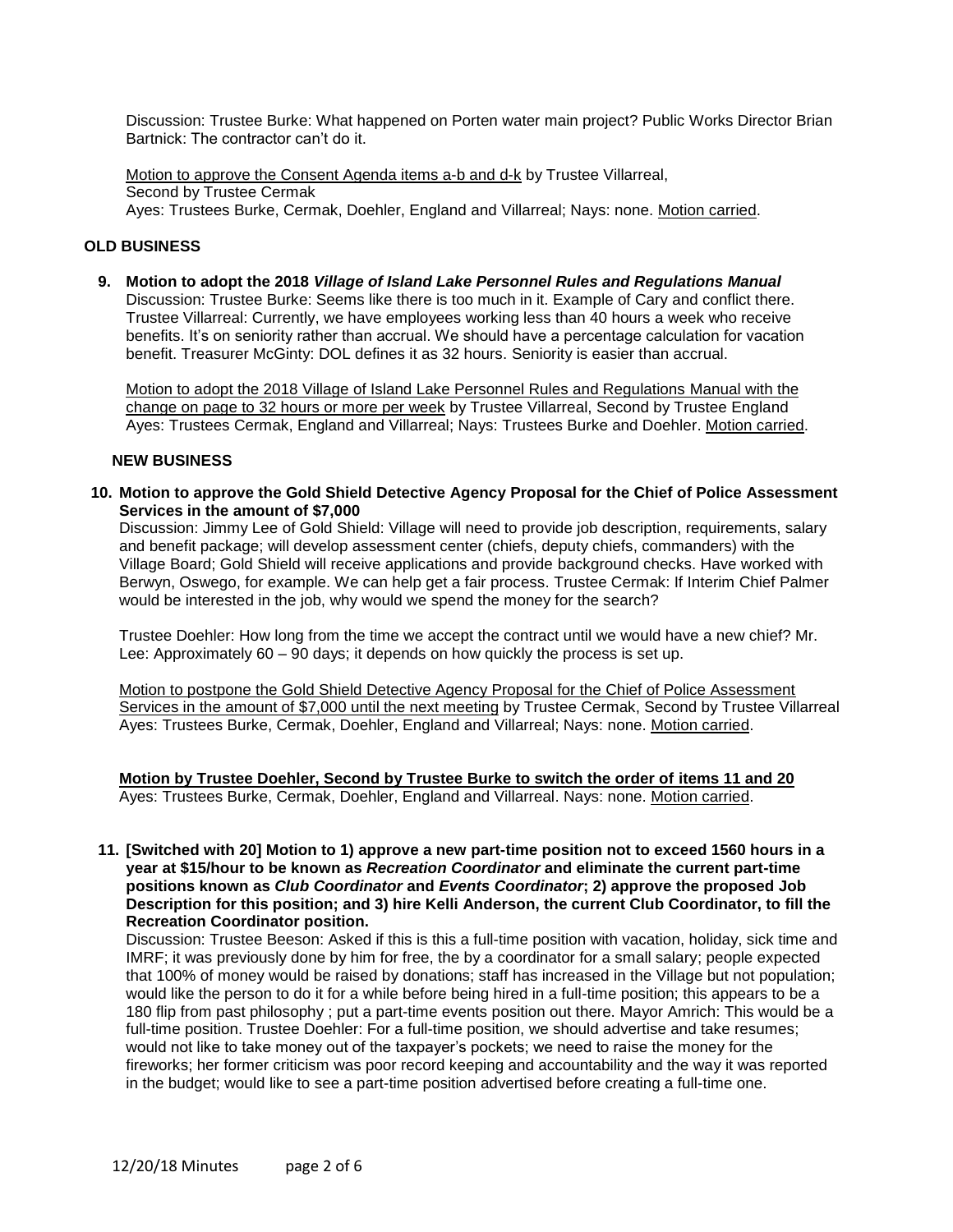Trustee Villarreal: Expressed belief that it will give continuity in the Recreation Department and not be reliant on who is on the board. Mayor Amrich: I put it on the agenda. There is a need in the community for these services and Kelli Anderson has done a good on planning the Fall Fest and the Tree Lighting. Trustee Beeson: Asked how many hours Kelli currently works; asked if we can structure the position so that it not full-time requiring benefit; we can find ways to save money and to give Kelli the opportunity for a 30 hour a week job. The before-and-after school program is very successful due to Kelli's work. Kelli's response: Hours vary; 27- 30 but may be higher in the summer. Trustee Doehler: Asked if Kelli could handle summer events with the busy summer schedule. Response: I can decrease summer hours with Camp. Trustee England: We should stop being ashamed of spending money on events be proud of it. Trustee Cermak: Would like to review this at budget time to consider a full-time position.

Motion to 1) approve a new part-time hour position not to exceed 1,560 hour a year position at \$15/hour to be known as *Recreation Coordinator* combining the duties formerly done by *Club Coordinator* and *Events Coordinator*; 2) approve the proposed Job Description for this position; and 3) hire Kelli Anderson, the current Club Coordinator, to fill the Recreation Coordinator position by Trustee Villarreal, Second by Trustee Beeson

Ayes: Trustees Beeson, Burke, Cermak, Doehler, England and Villarreal; Nays: none. Motion carried.

## **12. Motion to authorize Mayor Amrich to renew the United Healthcare Insurance and to approve the 2019 monthly premium rate**

Motion to authorize Mayor Amrich to renew the United Healthcare Insurance and to approve the 2019 monthly premium rate by Trustee Doehler, Second by Trustee Burke Ayes: Trustees Burke, Cermak, Doehler, England and Villarreal; Nays: none. Motion carried.

**13. Motion to approve Mayor Amrich's appointment of Jim Ott to the Fire & Police Commission** Discussion: Mr. Ott is a 30-year resident of the Village; he could not be here tonight.

Motion to approve Mayor Amrich's appointment of Jim Ott to the Fire & Police Commission by Trustee Burke, Second by Trustee Cermak Ayes: Trustees Burke, Cermak, Doehler, England and Villarreal; Nays: none. Motion carried.

**14. Motion to adopt Ordinance # 1581-18** *An Ordinance levying taxes for all corporate purposes for the Village of Island Lake, Lake and McHenry Counties, Illinois for the 2018 tax* Discussion: Treasurer McGinty: We discussed it at the last board meeting; the numbers did not change. 1.05% higher than last year's.

Motion to adopt Ordinance # 1581-18 An Ordinance levying taxes for all corporate purposes for the Village of Island Lake, Lake and McHenry Counties, Illinois for the 2018 tax by Trustee Villarreal, Second by Trustee Cermak Ayes: Trustees Burke, Cermak, Doehler, England and Villarreal; Nays: none. Motion carried.

**15. Motion to adopt Ordinance #1582-18** *abating the taxes heretofore levied for the year 2018 to pay debt service on the General Obligation Waterworks Refunding Bonds (Alternate Revenue Source), Series 2014 of the Village of Island Lake, Lake and McHenry Counties, Illinois* Discussion: Treasurer McGinty: These are the bonds from 2014, one for water and one for general. Since we are financing through the Village, we have to abate the tax for it.

Motion to adopt Ordinance #1582-18 abating the taxes heretofore levied for the year 2018 to pay debt service on the General Obligation Waterworks Refunding Bonds (Alternate Revenue Source), Series 2014 of the Village of Island Lake, Lake and McHenry Counties, Illinois by Trustee Cermak, Second by Trustee Doehler

Ayes: Trustees Burke, Cermak, Doehler, England and Villarreal; Nays: none. Motion carried.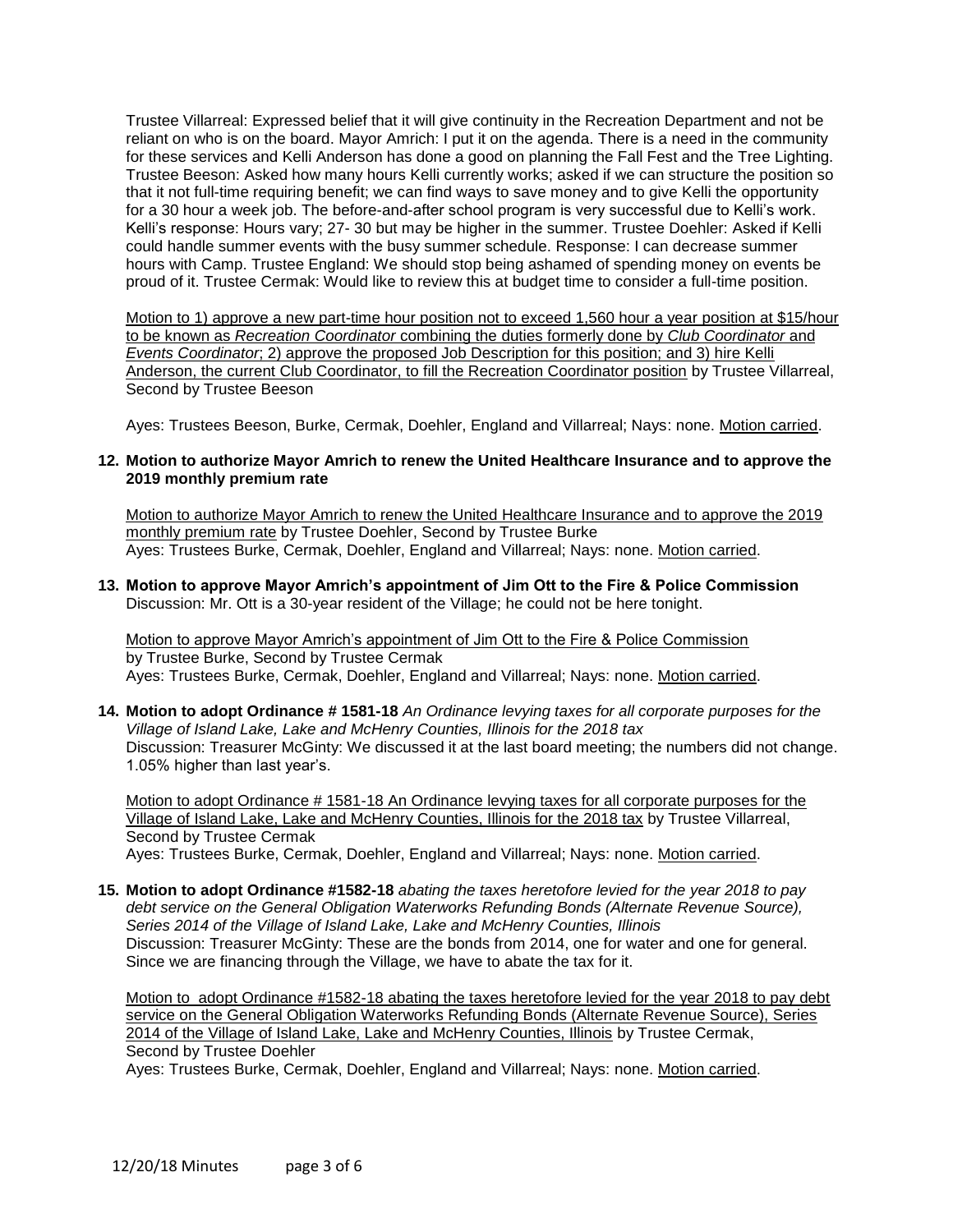#### **16. Motion to adopt Ordinance 1580-18** *An Ordinance Amending Title 6, Police and Public Safety Regulations, Chapter 1 of the Island Lake Village Code*

Discussion: Mayor Amrich: We discussed this at the last meeting; there had been a lot of deletions but what needed was to remove the deputy chief from the ordinance. Trustee Villarreal: "the mayor" has been inserted into the sentence with the "board of trustees" and asked what this means. It could upset the ratio if a trustee was absent. The term "Village Board" includes the mayor.

## **Trustee Mark Beeson entered the meeting at 8:55 p.m.**

Motion to adopt Ordinance #1580-18 An Ordinance Amending Title 6, Police and Public Safety Regulations, Chapter 1 of the Island Lake Village Code deleting "the mayor" by Trustee Villarreal, Second by Trustee Cermak Ayes: Trustees Burke, Cermak, Doehler, England and Villarreal; Nays: none. Abstain: Trustee Beeson. Motion carried.

### **17. Motion to authorize budgeted purchase of the 2004 Toyota Forklift from CONSERV FS of Wauconda in the amount of \$3,000**

Discussion: Public Works Director Bartnick: I have been looking for a forklift since I started. Budgeted amount was \$5,000.00. Fork lift solves a safety issue.

Motion to authorize budgeted purchase of the 2004 Toyota Forklift from CONSERV FS of Wauconda in the amount of \$3,000 by Trustee England, Second by Trustee Beeson Ayes: Trustees Beeson, Burke, Cermak, Doehler, England and Villarreal; Nays: none. Motion carried.

## **18. Motion to accept the Hometown Flooring quote for installation of flooring in the Police Department \$4564.10**

Discussion: Trustee Villarreal: Asked if it is in the budget. Treasurer McGinty: Yes. Trustee England: Asked if this was the money slated for the addition that was put off until next year and thought we were going to save it and add it to next year's budget; asked if we can pursue other options. The Police Department and the appearance of it is a priority but we need to plan better. The board room needs a new floor. Trustee Doehler: The board room needs it first.

Motion to reject the Hometown Flooring quote for installation of flooring in the Police Department \$4564.10 by Trustee Villarreal, Second by Trustee Cermak Ayes: Trustees Beeson, Burke, Cermak, Doehler, England and Villarreal; Nays: none. Motion carried.

#### **19. Motion to approve payment to Canyon Contracting Inc. for water main improvement work during the period of 11/2/18 – 12/10/18 in the amount of \$4,990.31** Discussion: This is a final payment.

Motion to approve payment to Canyon Contracting Inc for water main improvement work during the period of 11/2/18 – 12/10/18 in the amount of \$4,990.31 by Trustee England, Second by Trustee Burke Ayes: Trustees Beeson, Burke, Cermak, Doehler, England and Villarreal; Nays: none. Motion carried.

#### **20. [Switched with item 11] Motion to table the contract with the J & M Displays proposal in the amount of \$20,000 for the July 6, 2019 fireworks display (with a rain date of July 13, 2019)** Discussion: Table it; proposed contract to come.

Motion to table the contract with the J & M Displays proposal in the amount of \$20,000 for the July 6, 2019 fireworks display (with a rain date of July 13, 2019) by Trustee -, Second by Trustee - Ayes: Trustees Burke, Cermak, Doehler, England and Villarreal; Nays: none. Motion carried.

## **21. Motion to approve the budgeted expenditure in an amount not to exceed \$39,000 for "Safety, Security and Time & Attendance" project**

Discussion: This is a comprehensive plan that addresses security and addresses time and attendance. Trustee England: What's the difference between having the door where it is now?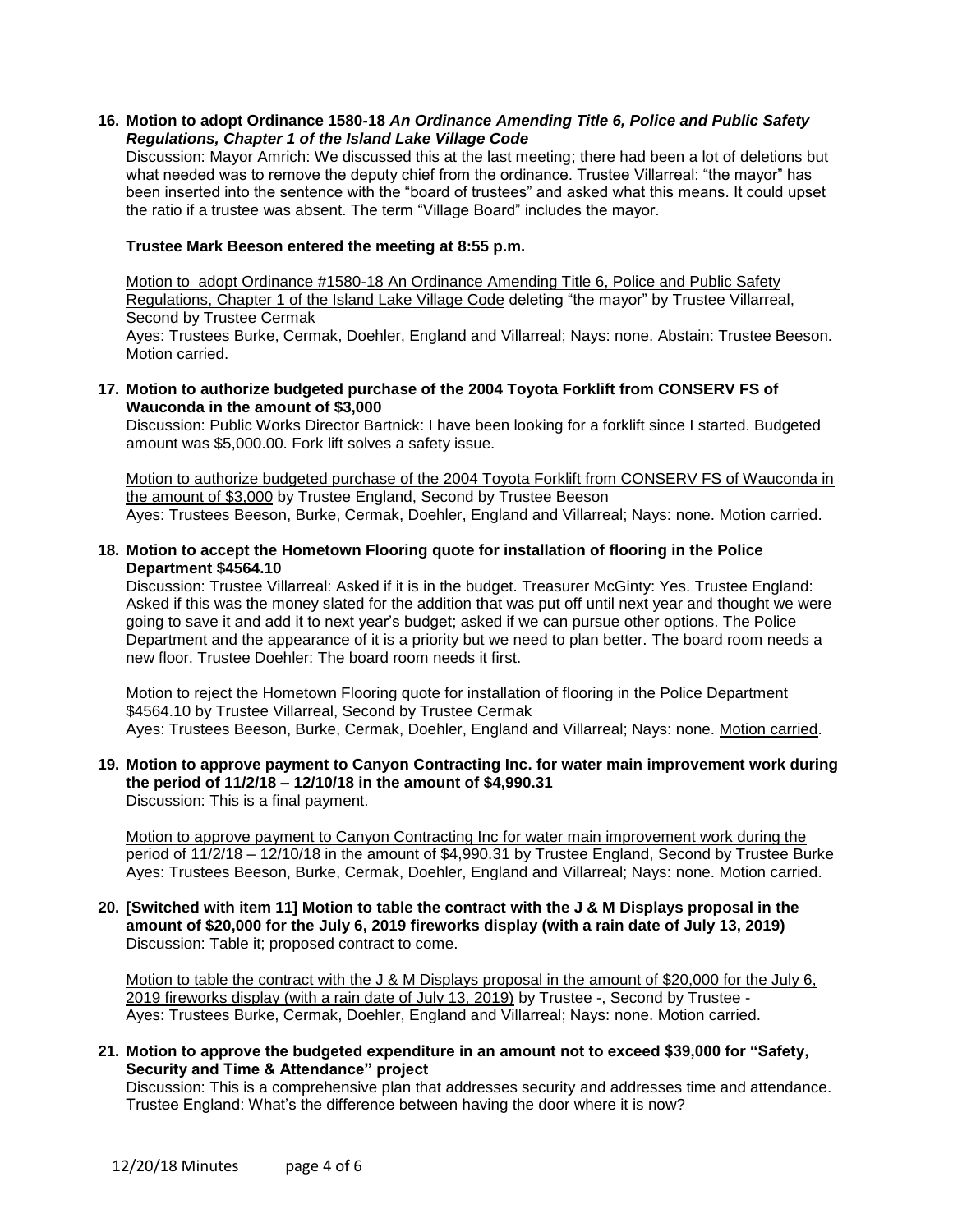5 exterior doors would have biometric systems.

Trustee Villarreal: How much did we have in the budget for it? What are the maintenance issues? If one door goes down, will all? Response \$40,000 and the cost has gone down from the projected \$39,000 and the doors will be independent. IT is currently under budget. Trustee Burke: Has this been run by the fire department? Response: Yes. It is all in the IT Department even though it involves building due to the complexity and interconnectedness. Trustee England: There are too many reasons to do this. Parents like to know their children are safe. Trustee Doehler: Is this type of system used in other Villages? Response: This is a unique situation and we have many wide open spaces. Trustee England: This will safe Ed time. George: I have worked with all department heads and they are friendly to it. Trustee Burke: What about key cards? Response: retinal scan is faster and can't be handed to another person. This keeps a log of who comes in and goes out. Sgt. Deuter: Is there a bypass for emergencies? Will look into how this can be efficiently done without someone having to let emergency personnel in. Mayor Amrich: What happens when the power goes out? Response: We have battery backup now; there is no impediment to exiting.

Motion to approve the budgeted expenditure in an amount not to exceed \$39,000 for "Safety, Security and Time & Attendance" project by Trustee Beeson, Second by Trustee Doehler Ayes: Trustees Beeson, Burke, Cermak, Doehler, England and Villarreal; Nays: none. Motion carried.

- **22. Mayor Comments** included: Remind bell ringers to show up for their shift
- **23. Trustee and Staff Comments** included: Trustee Doehler: "This is just for board information only" and not inviting discussion due to the lateness; related an incident at the last regular meeting in September on which she made a police report. Mayor Amrich: Stated that it was not relevant. Trustee Villarreal: Expressed concern that the item was not open for discussion. Trustee Doehler: "…I hereby tender my resignation tendered her resignation; you'll have a written copy in the morning, Mayor"; and left the meeting.

Motion to accept Trustee Doehler's resignation by Trustee Villarreal, second by Trustee England. Discussion: Trustee Beeson: What Trustee Doehler was trying to express was another board member's behavior was discussed openly at many meetings and ended in censure; why wasn't her item appropriate here; suggested giving her a grace time. Attorney Gibson: A resignation is more proper in writing; waiting for a written resignation "would not be an awful idea." Trustee Beeson suggested that the mayor could present the written resignation. Mayor Amrich asked if the motion could be retracted; Attorney Gibson said it could be if there had been a second. There being no retraction, Mayor Amrich called for vote.

Ayes: Trustees Cermak, England and Villarreal; Nays: Trustees Beeson and Burke. Motion carried. [65 ILCS 5/3.1–10–50(a) …A resignation is not effective unless it is in writing, signed by the person holding the elective office, and notarized.]

Other items from the Trustees and staff included holiday wishes Trustee Cermak wished everyone a Happy New Year.

**24. Public Comment** included: Resident: There was always a full-time position in recreation until Lori took over; at one point there were three full-time.

Mayor Amrich called for a motion to go into Executive Session. Trustee Villarreal: It's not on the agenda. Attorney Gibson responded that it did not have to be.

Motion to go into Executive Session for the purpose of for purpose of discussing impending litigation by Trustee Burke, Second by Trustee England Ayes: Trustees: Beeson, Burke, Cermak, England and Villarreal. Motion carried.